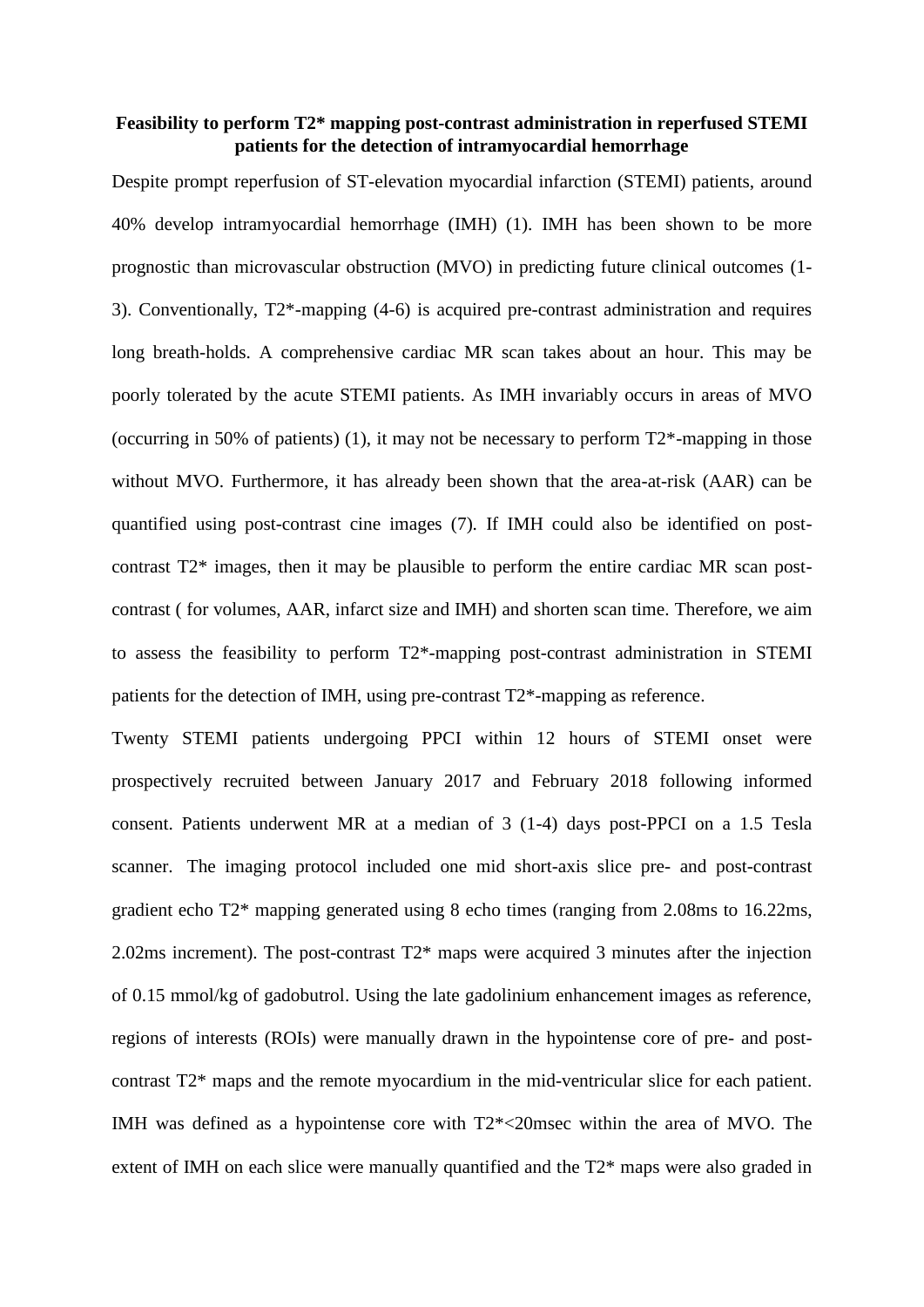a binary fashion to detect the presence or absence of a hypointense core of IMH by 2 independent observers.

All patients were male with median age of 56 (49-60) years. Nine out of 40 T2\* maps (23%, 3/20 of the pre-contrast maps and 6/20 of the post-contrast maps) were not analyzable due to poor breath-holds. Fourteen patients with paired pre- and post-contrast T2\* maps were available for comparison. Seven out of 14 (50%) patients had IMH on the pre-contrast  $T2^*$ map. The hypointense core was also present in the corresponding post-contrast T2\*-maps (Figure 1). In patients with IMH, the T2\* values in the hypointense core and the remote myocardium had similar values on the pre- and post-contrast  $T2^*$ -maps (14.8 $\pm$ 2.7msec versus 14.9±2.7msec, P=0.93; 33.4±2.8msec versus 33.7±4.3msec, P=0.87). In patients without IMH, the T2\* values in the infarcted and remote myocardium on the pre- and post-contrast T2\*-maps were similar (43.2±6.7msec versus 44.0±10.3msec, P=0.84; 33.4±3.0msec versus 35.4±6.2msec, P=0.28). There was no difference in the extent of IMH between the pre and post-contrast images (mean difference=0.6±2.3%, P=0.50). Inter-observer agreement for the detection of IMH using the post-contrast T2\* maps was 100%, Cohen's kappa of 1.

The main limitation of this analysis is that almost a quarter of the T2\* maps were not analyzable, previously shown to be a recognized limitation of breath-held T2\* mapping.(1) The availability of free-breathing, motion-corrected T2\* mapping may overcome this problem, and needs to be tested in future studies.

In conclusion, we have shown that post-contrast  $T2^*$ -maps may detect IMH as accurately as pre-contrast T2\*-maps in reperfused STEMI patients. This approach may negate the need to perform T2\*-mapping in patients without MVO, and has the potential to shorten cardiac MR scans in future clinical studies by acquiring post-contrast images only.

## **References:**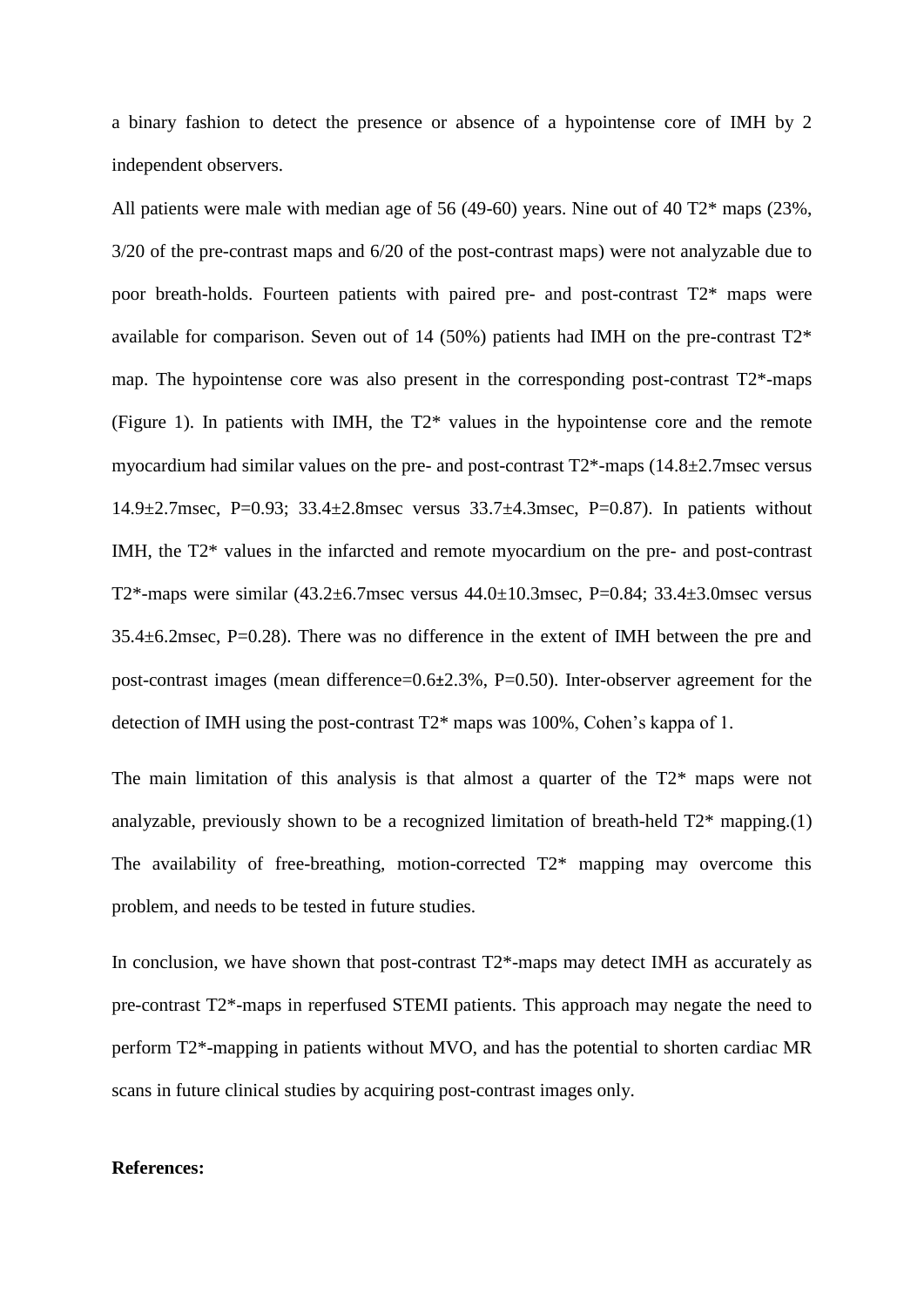- 1. Carrick D, Haig C, Ahmed N, et al. Myocardial Hemorrhage After Acute Reperfused ST-Segment-Elevation Myocardial Infarction: Relation to Microvascular Obstruction and Prognostic Significance. Circulation Cardiovascular imaging 2016;9(1):e004148.
- 2. Bulluck H, Rosmini S, Abdel-Gadir A, et al. Residual Myocardial Iron Following Intramyocardial Hemorrhage During the Convalescent Phase of Reperfused ST-Segment-Elevation Myocardial Infarction and Adverse Left Ventricular Remodeling. Circulation Cardiovascular imaging 2016;9(10):e004940.
- 3. Carberry J, Carrick D, Haig C, et al. Persistent Iron Within the Infarct Core After ST-Segment Elevation Myocardial Infarction: Implications for Left Ventricular Remodeling and Health Outcomes. JACC Cardiovascular imaging 2017:S1936-1878X(1917)30916-30916.
- 4. Ghugre NR, Ramanan V, Pop M, et al. Quantitative tracking of edema, hemorrhage, and microvascular obstruction in subacute myocardial infarction in a porcine model by MRI. Magnetic resonance in medicine : official journal of the Society of Magnetic Resonance in Medicine / Society of Magnetic Resonance in Medicine 2011;66(4):1129-1141.
- 5. Zia MI, Ghugre NR, Connelly KA, et al. Characterizing myocardial edema and hemorrhage using quantitative T2 and T2\* mapping at multiple time intervals post ST-segment elevation myocardial infarction. Circulation Cardiovascular imaging 2012;5(5):566-572.
- 6. Kali A, Tang RL, Kumar A, Min JK, Dharmakumar R. Detection of acute reperfusion myocardial hemorrhage with cardiac MR imaging: T2 versus T2. Radiology 2013;269(2):387- 395.
- 7. Nordlund D, Kanski M, Jablonowski R, et al. Experimental validation of contrast-enhanced SSFP cine CMR for quantification of myocardium at risk in acute myocardial infarction. Journal of cardiovascular magnetic resonance : official journal of the Society for Cardiovascular Magnetic Resonance 2017;19(1):12.